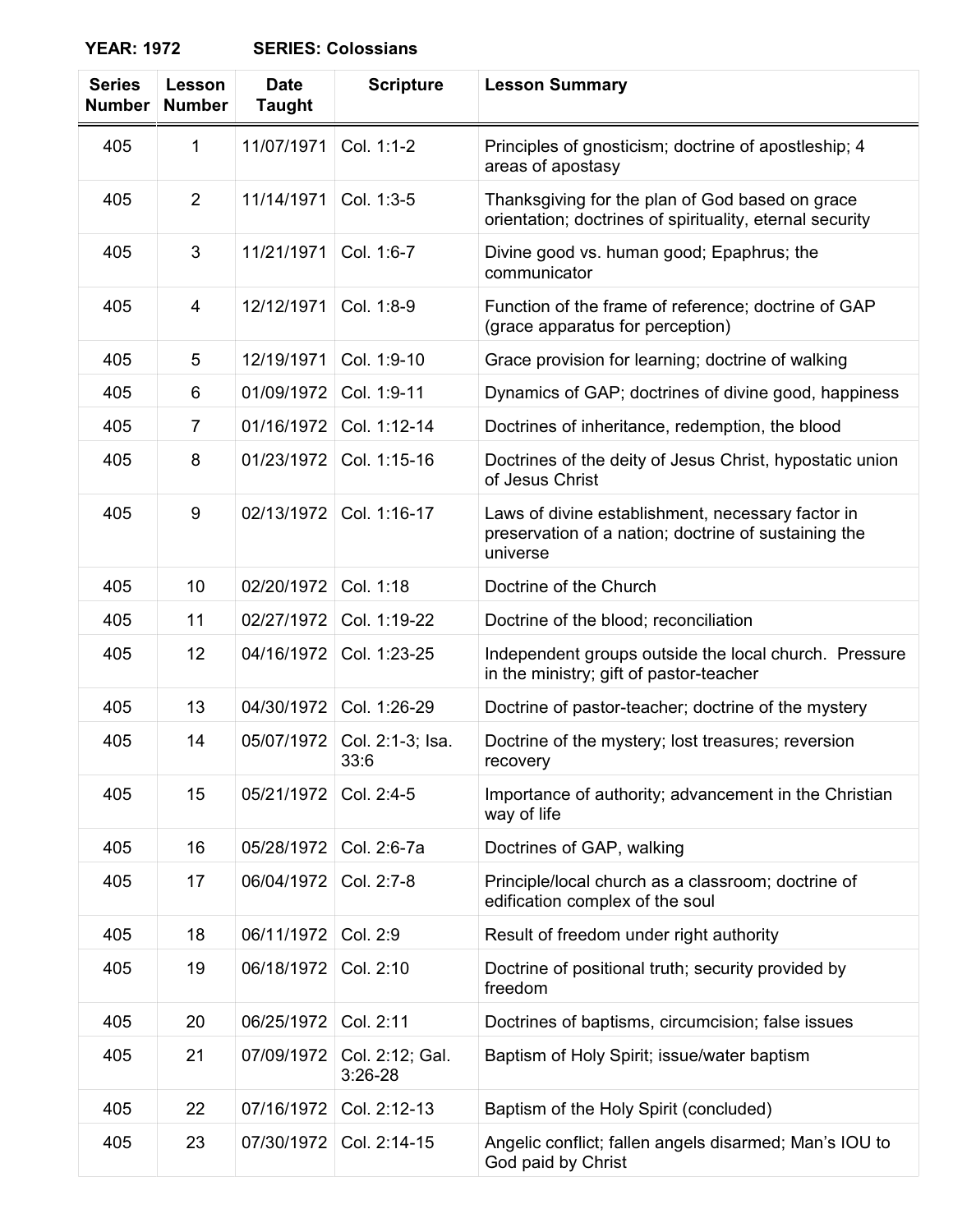## **YEAR: 1972**

| <b>Series</b><br><b>Number</b> | Lesson<br><b>Number</b> | <b>Date</b><br><b>Taught</b> | <b>Scripture</b>          | <b>Lesson Summary</b>                                                                             |
|--------------------------------|-------------------------|------------------------------|---------------------------|---------------------------------------------------------------------------------------------------|
| 405                            | 24                      | 08/06/1972                   | Col. 2:16                 | Doctrines of drinking, feasts, Sabbath; sin of judging<br>another's eating, drinking, etc.        |
| 405                            | 25                      | 08/13/1972                   | Col. 2:17-18              | Doctrines of shadows, demonism; 3 attacks by Satan;<br>blue laws                                  |
| 405                            | 26                      | 08/20/1972                   | Col. 2:19                 | Doctrines of occupation with Jesus Christ and functions<br>of joints and ligaments; Greek drama   |
| 405                            | 27                      | 08/31/1972                   | Col. 2:20-23              | Doctrines of the world, plan of God; 3 categories of<br>legalistic taboos                         |
| 405                            | 28                      | 09/07/1972                   | Col. 3:1a                 | 7 baptisms; doctrine of baptism of Holy Spirit                                                    |
| 405                            | 29                      | 09/14/1972                   | Col. 3:1-3                | Doctrines of ascension and session of Jesus Christ,<br>mental attitude in Phase 2, death          |
| 405                            | 30                      | 09/21/1972                   | Col. 3:4; Rev.<br>19:6-9  | Manifestation of the Bride                                                                        |
| 405                            | 31                      | 09/28/1972                   | Col. 3:5-7                | Doctrines of divine discipline, old sin nature, walking                                           |
| 405                            | 32                      | 10/12/1972                   | Col. 3:8-10               | Doctrines of edification complex of the soul, reversion<br>recovery, 8 categories of reversionism |
| 405                            | 33                      | 11/16/1972                   | Col. 3:11                 | Doctrine of positional truth                                                                      |
| 405                            | 34                      | 12/14/1972                   | Col. 3:11                 | Doctrine of occupation with Christ; grace eliminates<br>racial inferiority                        |
| 405                            | 35                      | 12/21/1972                   | Col. 3:12                 | Doctrine of election; dressing your soul with an<br>edification complex                           |
| 405                            | 36                      | 03/15/1973                   | Col. 3:13                 | Forgiving obnoxious believers                                                                     |
| 405                            | 37                      |                              | 04/12/1973   Col. 3:14-17 | Relaxed mental attitude                                                                           |
| 405                            | 38                      | 05/17/1973                   | Col. 3:17-18              | Submission of right woman to right man                                                            |
| 405                            | 39                      | 05/31/1973                   | Col. 3:18-19              | Men must not become bitter                                                                        |
| 405                            | 40                      | 08/09/1973                   | Col. 3:20                 | Doctrine of authority                                                                             |
| 405                            | 41                      | 08/30/1972                   | Col. 3:21-4:1             | Responsibility of parents, employees; doctrine of<br>authority                                    |
| 405                            | 42                      | 11/24/1974                   | Col. 4:2                  | Doctrine of thanksgiving                                                                          |
| 405                            | 43                      | 11/25/1974                   | Col. 4:3                  | Doctrines of the mystery, open door                                                               |
| 405                            | 44                      | 11/26/1974                   | Col. 4:4-5a               | Doctrine of walking; resident Bible doctrine synonyms                                             |
| 405                            | 45                      | 11/27/1974                   | Col. 4:5                  | Doctrine of witnessing (points 1-13)                                                              |
| 405                            | 46                      | 12/06/1974                   | Col. 4:6                  | Doctrine of salt. Danny Williams' testimony                                                       |
| 405                            | 47                      | 12/10/1974                   | Col. 4:7a                 | Importance of faithfulness                                                                        |